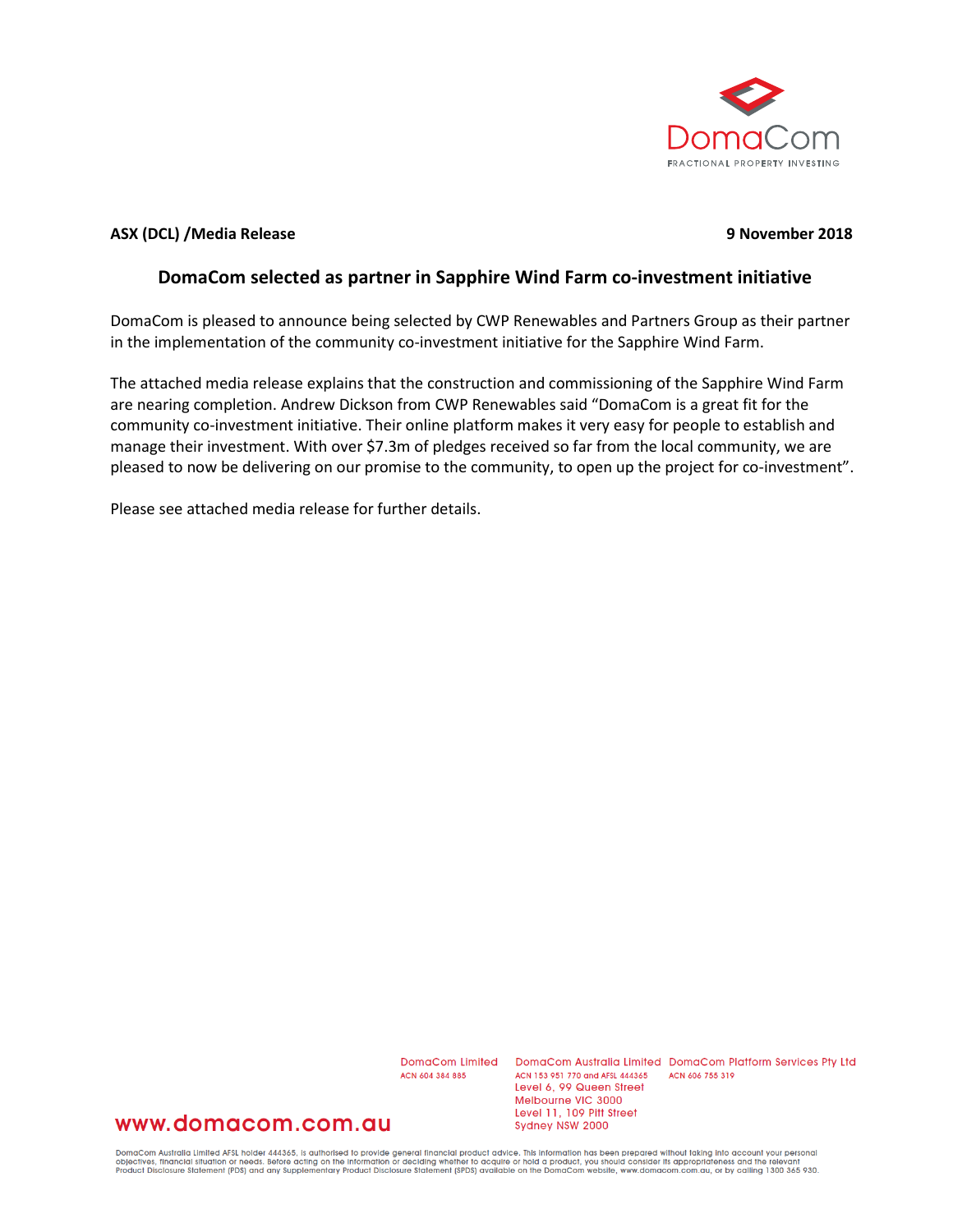

### MEDIA RELEASE

9 November 2018

### Implementation of Community Co-Investment for the Sapphire Wind Farm

New England, NSW. With construction and commissioning of the Sapphire Wind Farm nearing completion, the implementation of community co-investment for Sapphire is about to proceed.

A series of "Open House" events has been organised in Glen Innes, Armidale, Wellingrove and Inverell in early December, to allow local residents to learn more about the co-investment opportunity, to meet the organisers and to apply in-person.

Sapphire Community Co-Investment is a first-come first-served opportunity which is only open to residents located in the Federal Division of New England. Priority is given to wind farm neighbours and residents of the Inverell and Glen Innes Shires.

The Community Co-Investment initiative has been created by CWP Renewables, which also developed the Sapphire Wind Farm and is overseeing the project through construction and long term operations. CWP Renewables and the investment fund manager Partners Group are co-owners of the project through a joint entity Grassroots Renewable Energy.

Construction of the Sapphire Wind Farm commenced in January 2017, and the final turbine was installed in October. Testing and commissioning activities are expected to complete in coming months.

CWP Renewables tested the local community's interest in co-investment in late 2017, and was pleasantly surprised at the level of interest. The Community Co-Investment at Sapphire will be an Australian first, allowing local community members to invest alongside institutional investors.

CWP Renewables and Partners Group have selected DomaCom (www.domacom.com.au) as their partner in the implementation of the community co-investment initiative. DomaCom has developed a "fractional investment" platform which allows multiple investors to aggregate their investments into an asset, typically a real estate asset but now also renewable energy projects such as the Sapphire Wind Farm.

Andrew Dickson from CWP Renewables said "DomaCom is a great fit for the community coinvestment initiative. Their online platform makes it very easy for people to establish and manage their investment."

"With over \$7.3m of pledges received so far from the local community, we are pleased to now be delivering on our promise to the community, to open up the project for co-investment."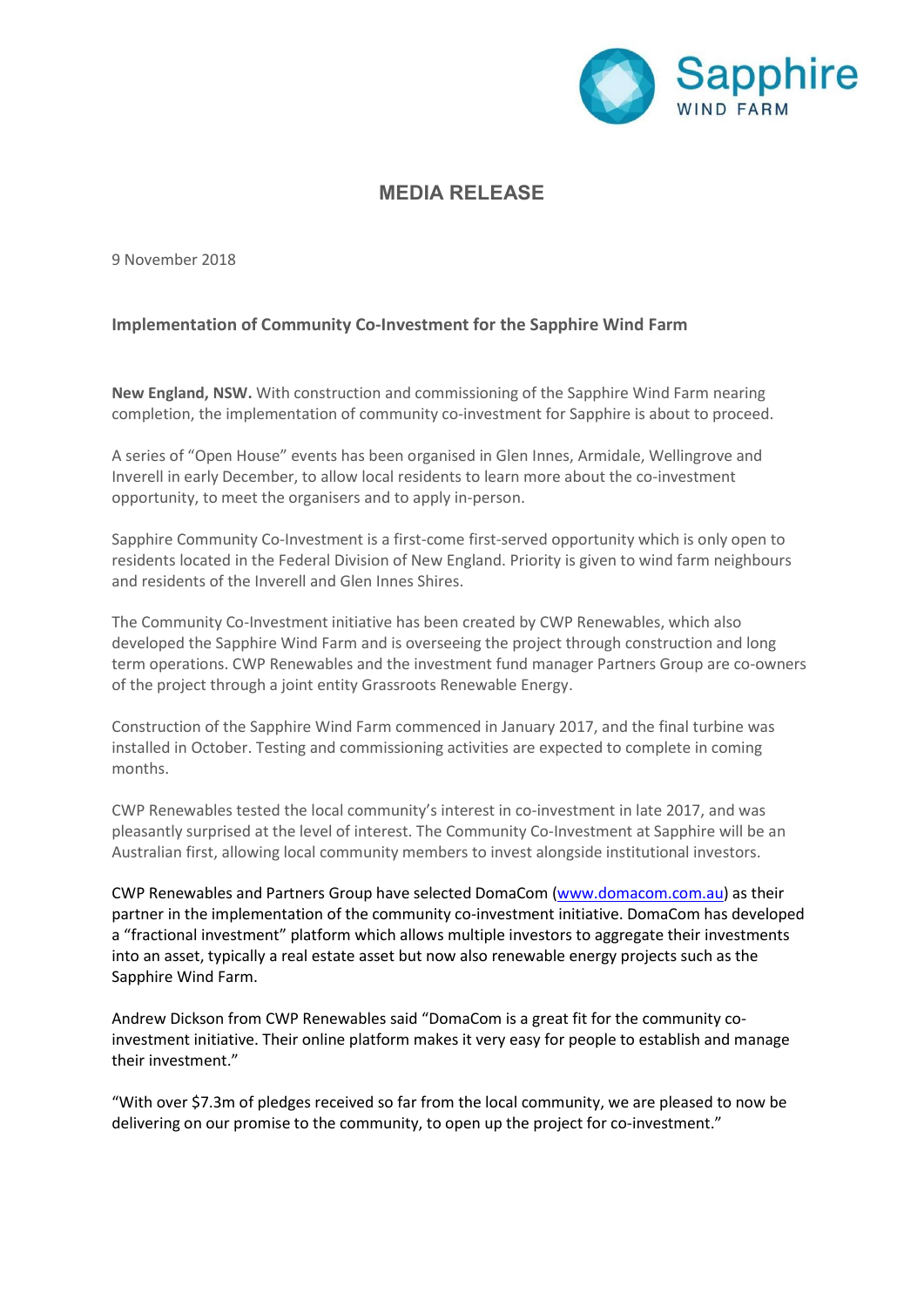

Ben Haan from Partners Group said "Community investment is integral to our Grassroots Renewable Energy business. What we are pioneering at Sapphire will be applied to future Grassroots projects, allowing our communities to share the benefits and to invest in Australia's renewable energy future."

Ross Laidlaw from DomaCom said "We are very excited to be partnering with CWP Renewables and Partners Group in the Community Co-Investment Sapphire Wind Farm. DomaCom has been a pioneer in fractional investment in Australia now in its 5<sup>th</sup> year of operation. The Sapphire Wind Farm Community Fund is a clear demonstration of the vision of DomaCom taking large institutional assets and breaking them down into fractional components to allow retail investors to obtain exposure to an asset class not previously available."

Interested community members are invited to attend the Open House events in Glen Innes, Armidale, Wellingrove and Inverell in December to find out more and start the process to make a formal investment.

To book places at the Open House events, visit https://www.eventbrite.com.au/e/sapphirecommunity-investment-roadshow-tickets-51386223578 or email investment@sapphirewindfarm.com.au.

ENDS

For further enquiries about the Sapphire Wind Farm Community Co-Investment initiative:

Andrew Dickson CWP Renewables Mobile: 0418 866 470 andrew.dickson@cwprenewables.com

For further enquiries about DomaCom:

Ross Laidlaw Executive Director DomaCom Limited Mobile: 0481 182 379 ross.laidlaw@domacom.com.au